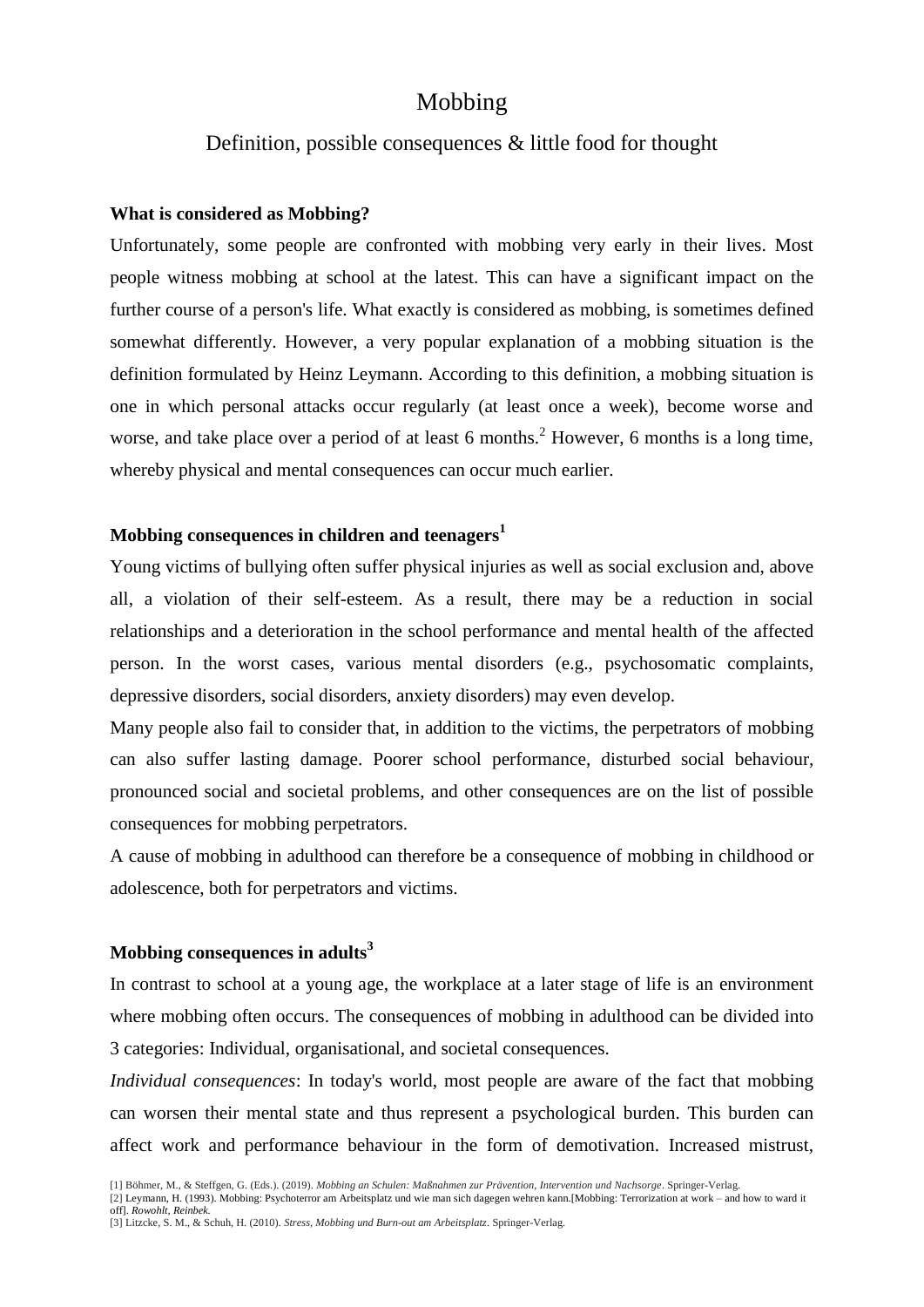nervousness, insecurity, lack of concentration, thought blocks, anxiety and self-doubt are some of the effects indicated. Frequent performance losses can in turn lead to mobbing, creating a vicious circle between mobbing and performance deterioration. Other individual consequences include health problems such as migraine attacks, paralysis, and gastrointestinal, cardiovascular and cancer diseases. **Job loss in the form of voluntary transfer within the organisation, dismissal or redundancy are also common outcomes**. Finally, the victim's leisure time and relationship with the family suffers.

*Organisational consequences*: As mentioned above, a mobbing situation at work is usually only ended by the person concerned taking action. This is done through dismissal or requested transfer. Furthermore, mobbing also entails economic costs. Thus, for example, costs arise for a company because the work productivity of perpetrators and victims decreases, there is more absenteeism due to illness, the working atmosphere deteriorates, labour law proceedings are called, and information is passed on to a lesser extent. This results in economic costs due to curative treatments, early retirement, permanent unemployment, and rehabilitation cures.

*Societal consequences*: Mobbing causes a destruction of the functionality of labour relations, resulting in a deterioration of profitability and productivity of a company. Furthermore, the production of companies can decrease and the increasing costs in the health care system make life more difficult for public budgets, among others.

### **Conclusion**

In summary, mobbing can have a negative impact in any area of life. Not only victims and perpetrators have to deal with consequences, but also their families and friends, the institution they work for and finally the society they live in.

Nevertheless, the most suffering and important person in a case of mobbing is still the victim. The lack of a law in many countries (including Luxembourg) makes it a mammoth task to tackle mobbing, specifically mobbing at work. But even without the existence of such documents, action can be taken against this often-destructive phenomenon that occurs on a daily basis. Look at your work environment, do not withdraw if you perceive a mobbing situation, actively help the victims of mobbing to get out of their situation and take action against the perpetrators.

If you were in their situation, you would wish the same, wouldn't you?

Being a victim of mobbing at work and only being able to escape from this role by being transferred or quitting is a **double punishment** that should not exist.

To be a perpetrator, to make other people's lives hell, and to get away without consequences is an **injustice** that should not exist.